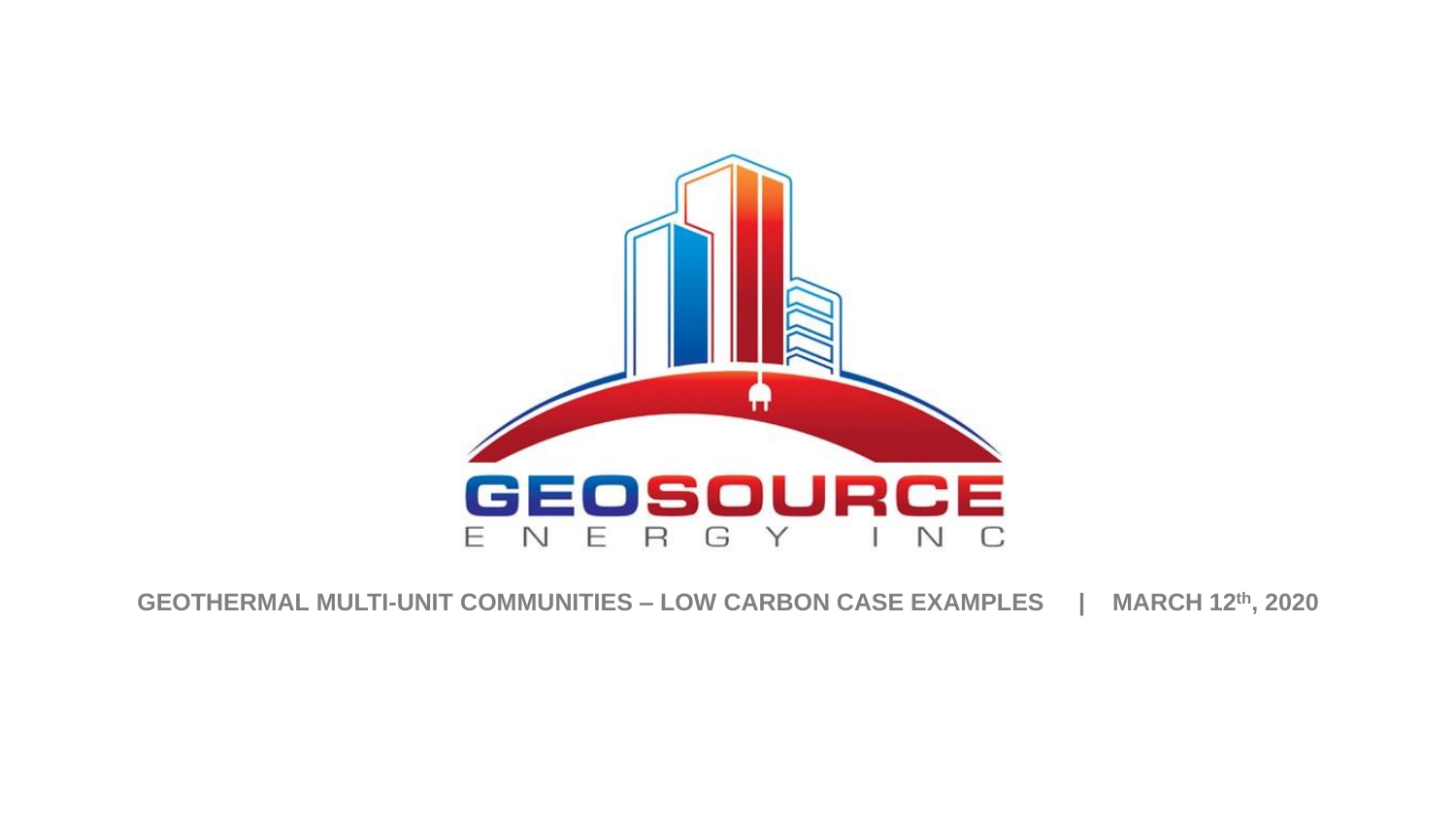#### INTRODUCTION

**Adam Alaica** P.Eng, MASc | Engineering Manager | GeoSource Energy Inc.

- *Solutions developer*
- *Innovation, implementation, project execution*
- *Motivated to change the way to handle energy*
- *Professional Engineer in Ontario*
- *Holds a Master of Applied Science in Mechanical Engineering*
- *Experience in district and single building solutions*



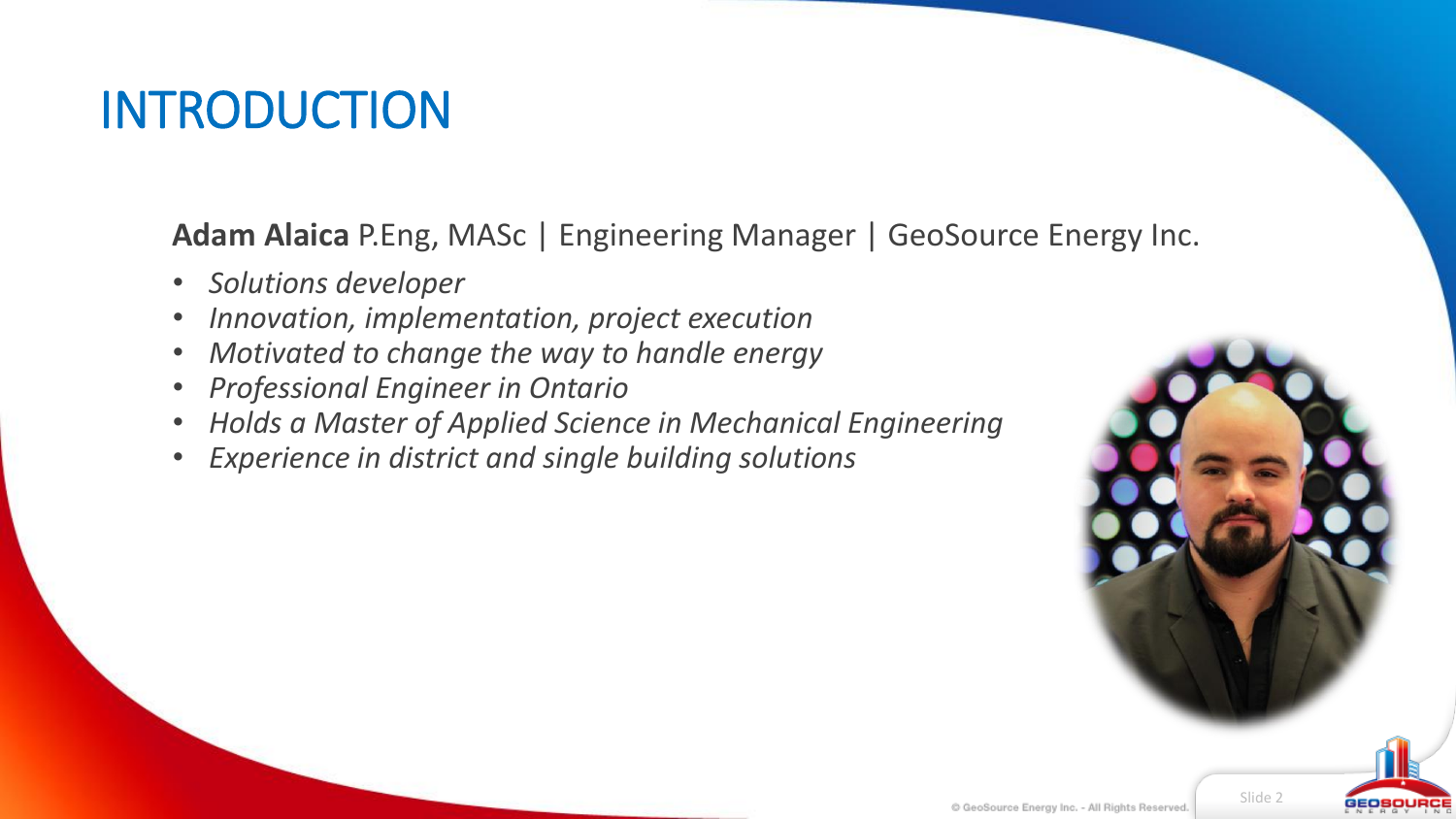#### WHO IS GEOSOURCE ENERGY INC.?

Geosource Energy is Canada's leading full service commercial geothermal contractor bringing highly efficient, low carbon, sustainable energy solutions to our clients.

Pillars to our success:

- $\triangleright$  Quality of work and reputation
- $\triangleright$  Innovation in design and construction/implementation methods
- $\triangleright$  Industry leadership and advocacy



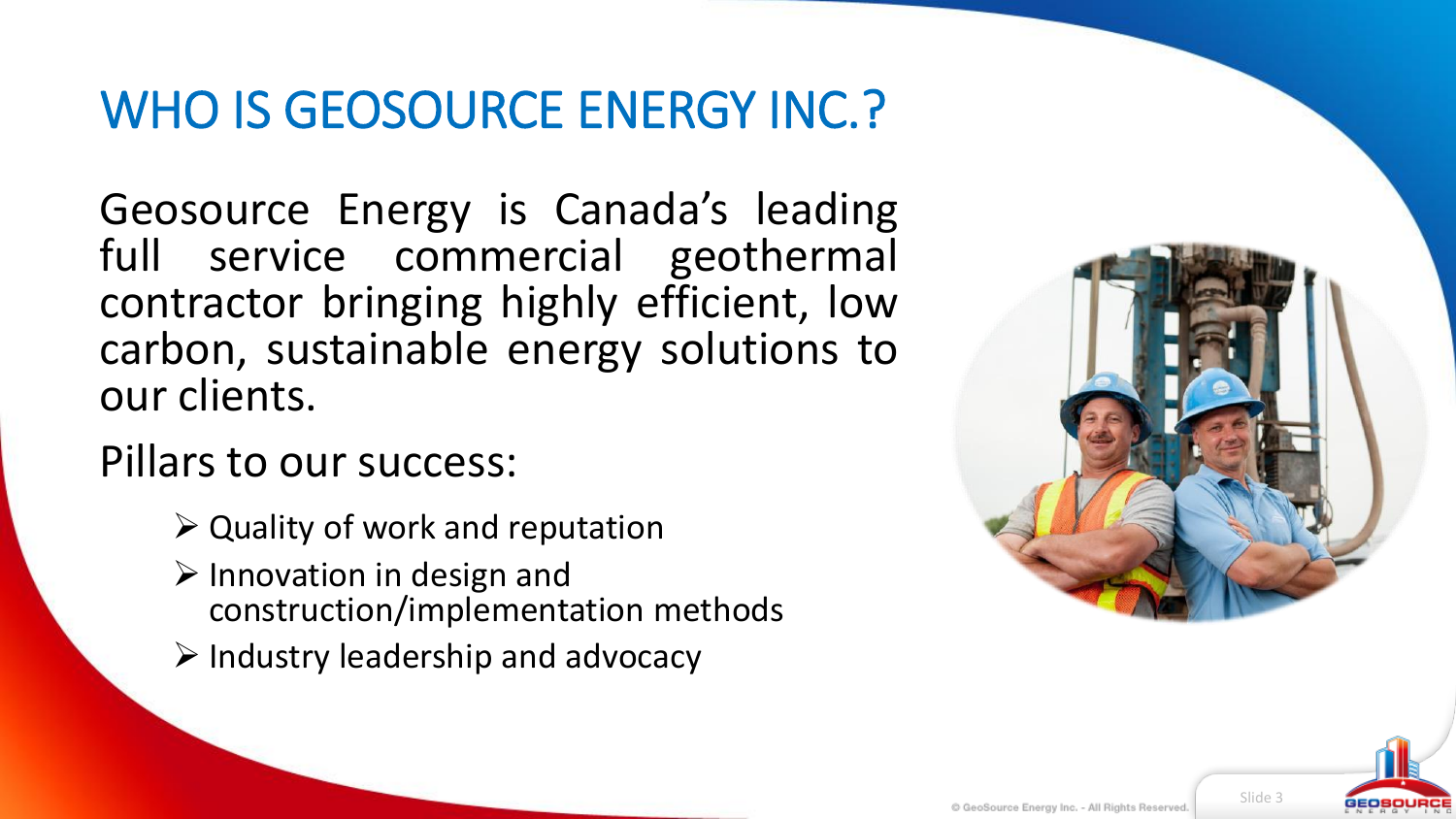#### **OVERVIEW**

- Technology Deployment
- Project References
- Case Example: The Plant
- Third-Party Geothermal Utility How it Works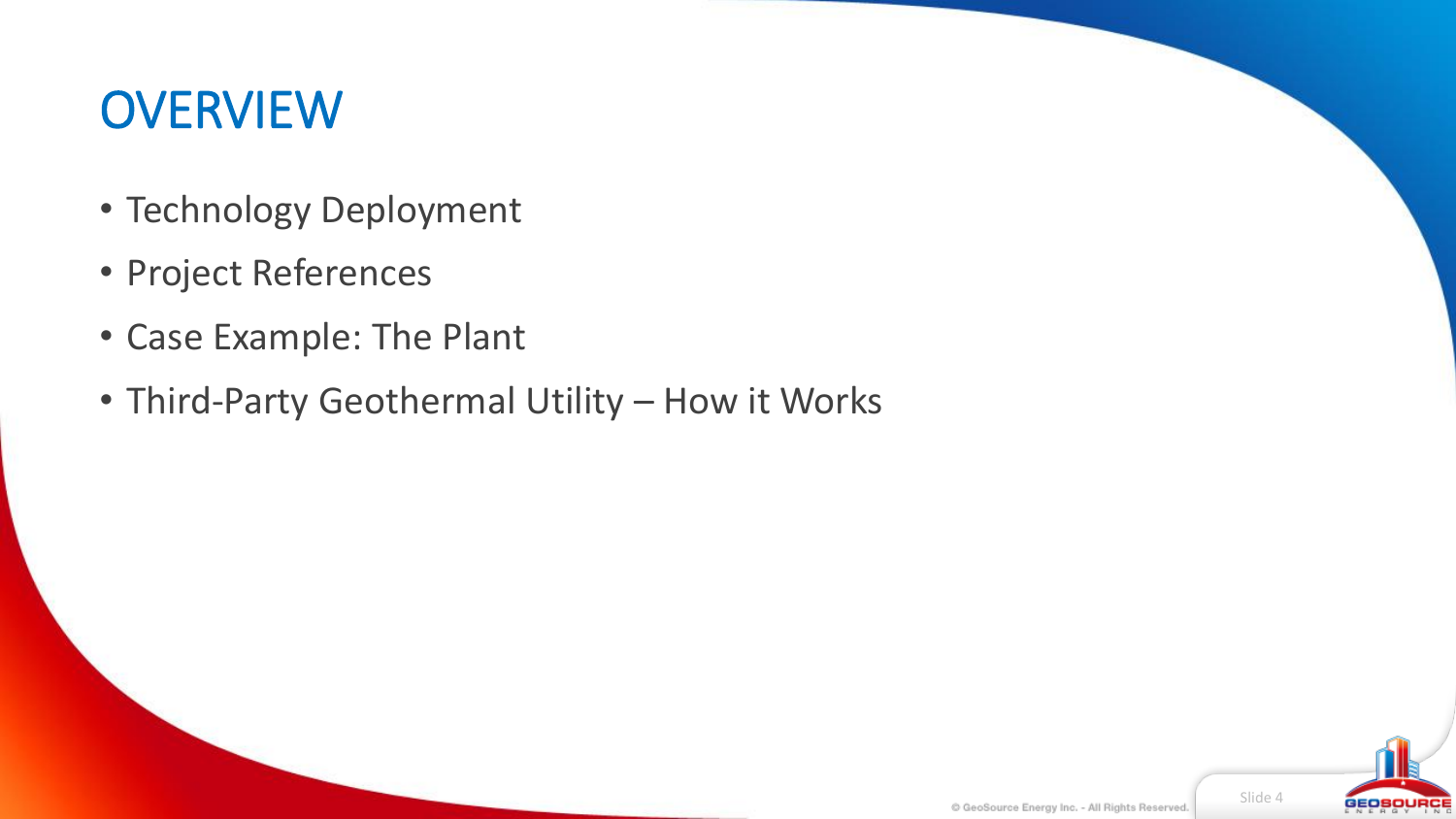## TECHNOLOGY DEPLOYMENT

#### • **Community Energy (District Energy):**

- Project examples:
	- Alexandra District Utility, Lulu Island Energy
	- Whisper Valley

#### • **Single Building Systems:**

- There is a strong set of project precedence in for single building GSHP in North America and abroad:
	- Residential & Multi-Residential
	- Commercial & Retail
	- **Institutional**



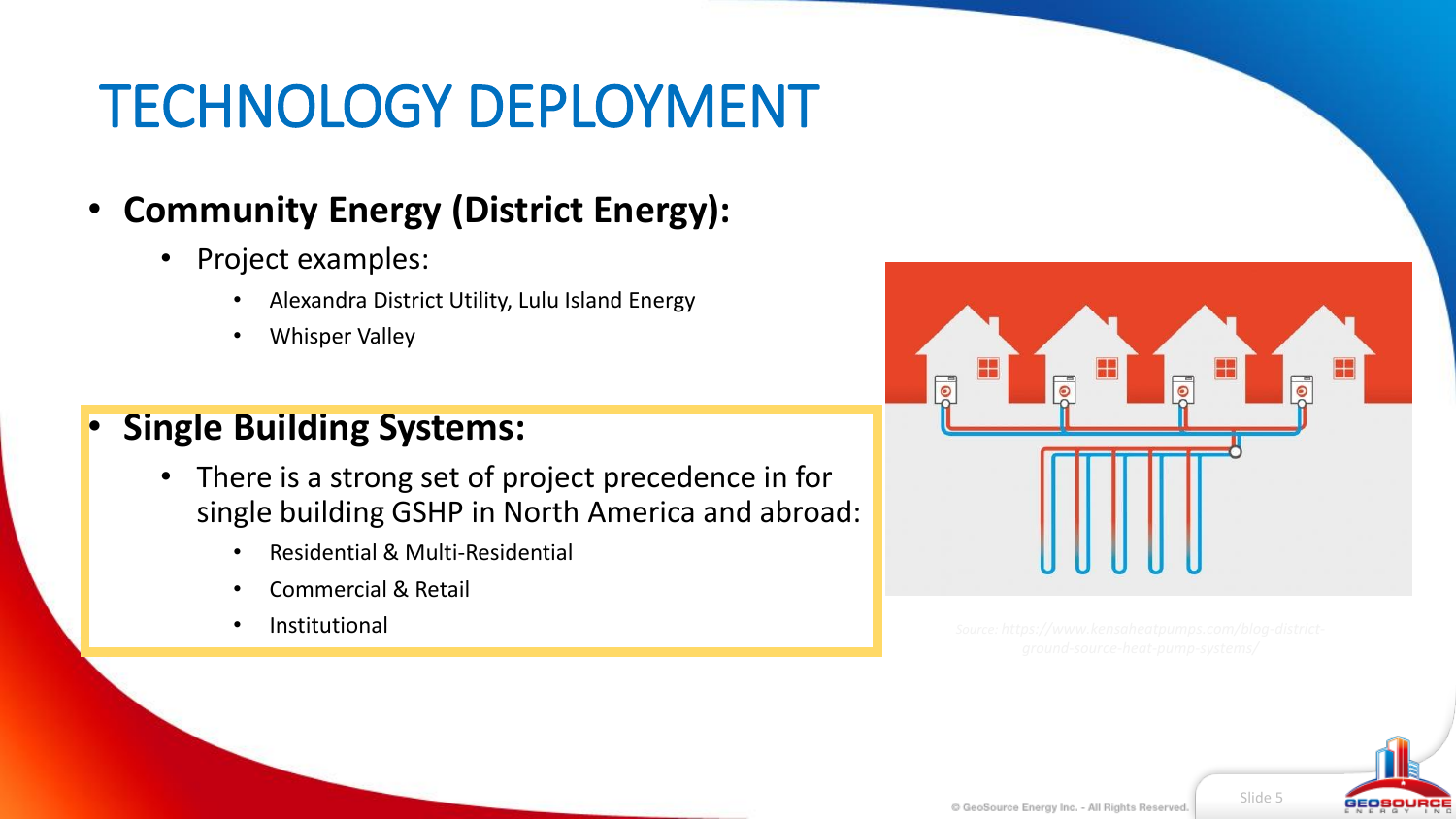## PATHS FOR IMPLEMENTING GEO

Building Owned & Operated

- •Developer fronts the incremental capex for system
- •O&M responsibilities borne by the building operator
- Building realizes full operational savings

Building Owned w/ O&M Support

- •Developer fronts the incremental capex for system
- •O&M through external operator
- Building realizes almost full operational savings potential

Third Party Utility Model

- •Developer no longer builds the central energy plant
- Third Party Utility turn-keys geothermal infrastructure
- Building and Utility engage in 30-year energy service contract

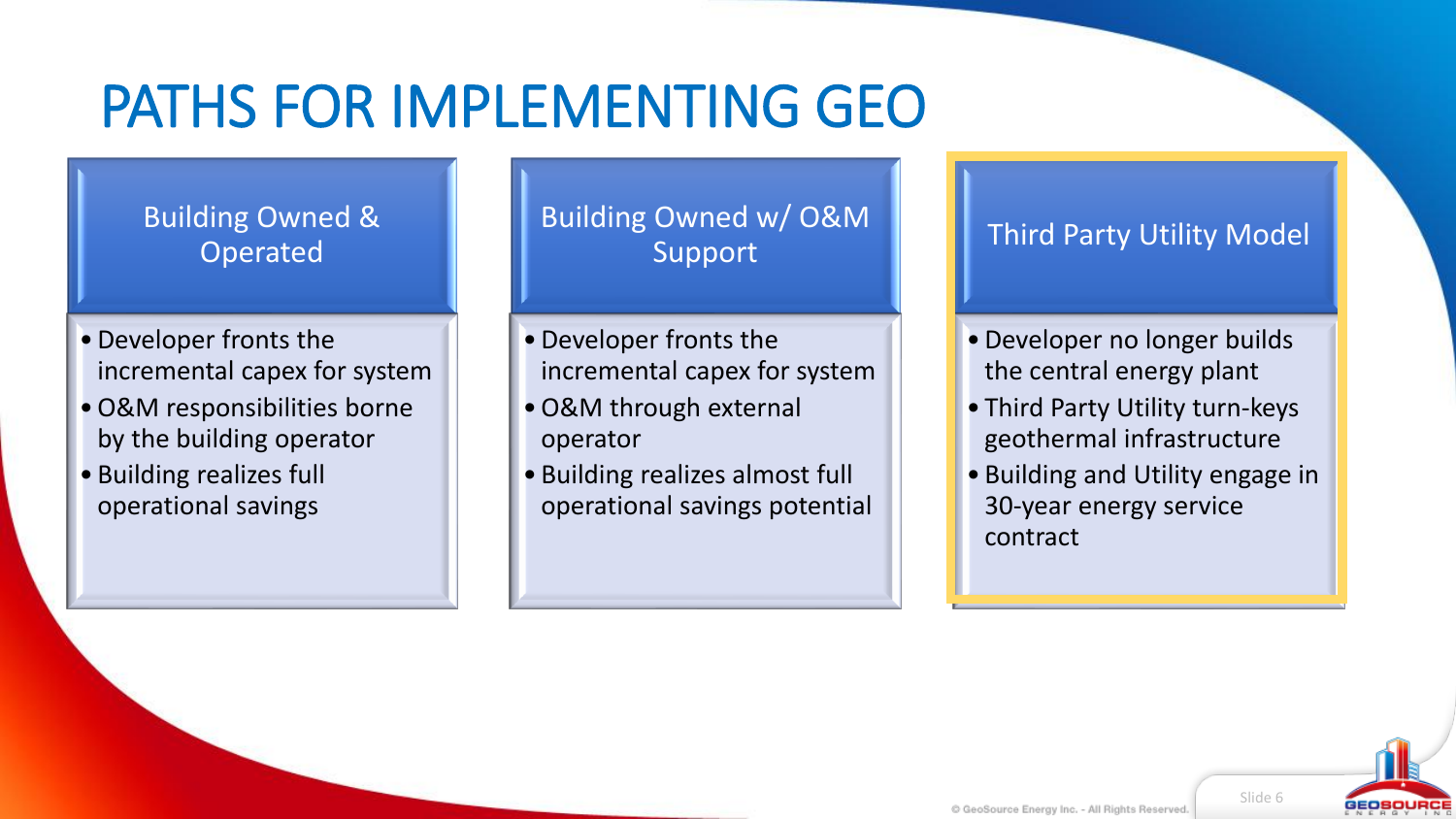## GEOTHERMAL UTILITY SYSTEMS

#### A shortlist of success stories:

| <b>Developer</b>                     | <b>Project</b>                                                | <b>Building Type</b>                                 |
|--------------------------------------|---------------------------------------------------------------|------------------------------------------------------|
| Windmill<br><b>Development Group</b> | The Plant, Toronto, Ontario                                   | 9 storey condominium with ground<br>floor mixed use  |
|                                      | The Eddy, Ottawa, Ontario                                     | 6 storey condominium with ground<br>floor mixed use  |
|                                      | Arch Lofts, Toronto, Ontario                                  | 3 storey condominium                                 |
| <b>LCH Developments</b>              | Merge Condos, Scarborough,<br>Ontario                         | 11 storey condominium                                |
| <b>COLLECDEV</b>                     | Tretti Condos, Toronto,<br>Ontario                            | 13 storey condominium with<br>ground floor mixed use |
| New Horizon<br>Development Group     | Mint Condos, Oakville,<br>Ontario                             | 8 storey residential building                        |
| <b>Fram Building Group</b>           | The Roxborough Retirement<br>Residence, Newmarket,<br>Ontario | 6 storey seniors living building<br>pu<br><b>DU</b>  |
|                                      | <b>Four Elms Retirement</b><br>Residence, Thornhill, Ontario  | 6 storey seniors living building                     |
| <b>Castleridge Homes</b>             | Clairington Condos,<br>Brampton, Ontario                      | 11 storey condominium building                       |

Slide 7



C GeoSource Energy Inc. - All Rights Reserved.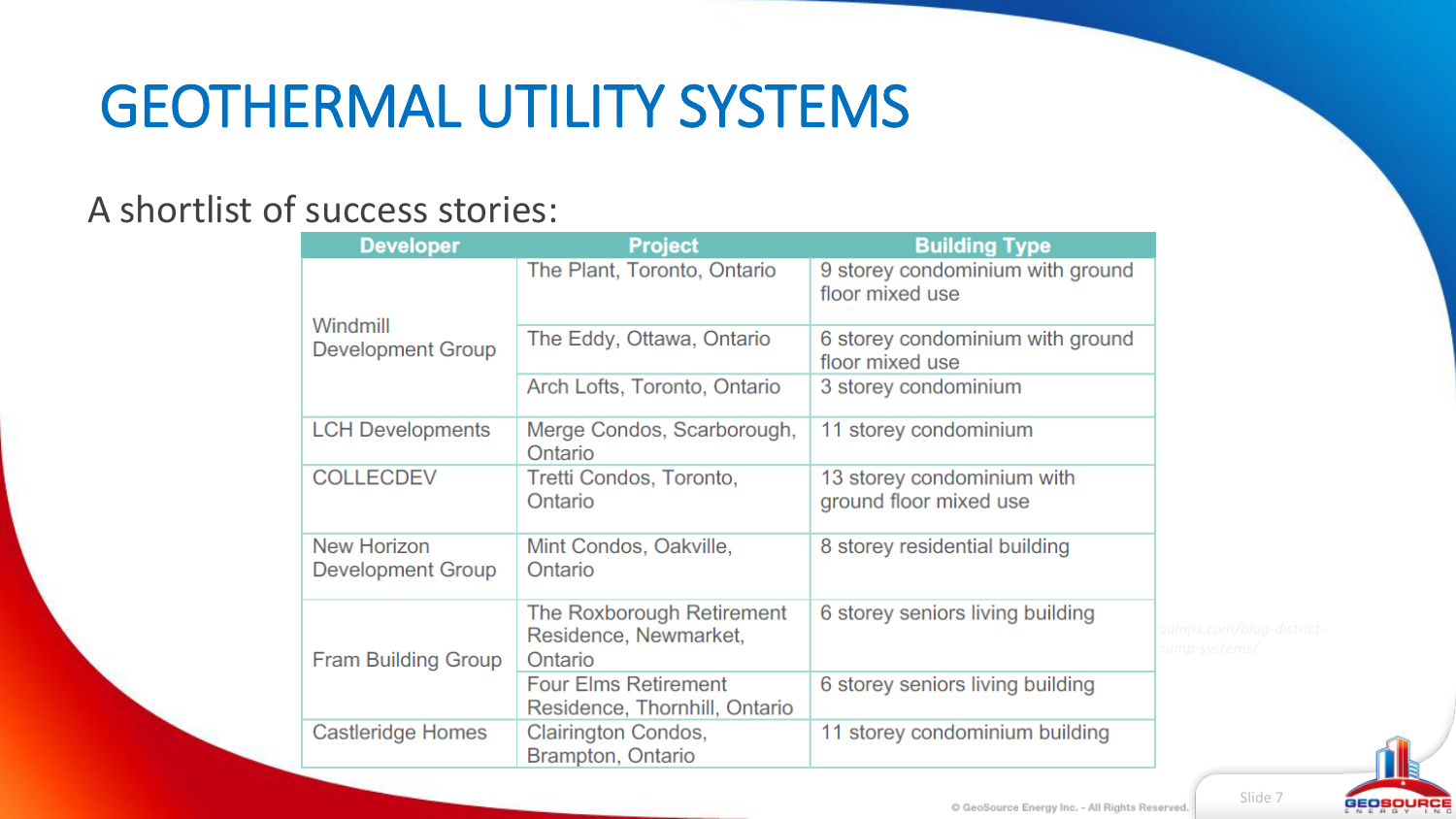#### CASE EXAMPLE: THE PLANT

The Plant is a luxury housing in the middle of Liberty Village Toronto. Development features:

- Sustainability is at its core.
- A *third-party owned geothermal utility system*. 49 holes to 613 ft.
- Inspired by urban agriculture, with self watering aeroponic plant stands, kitchen cart compost, and more.



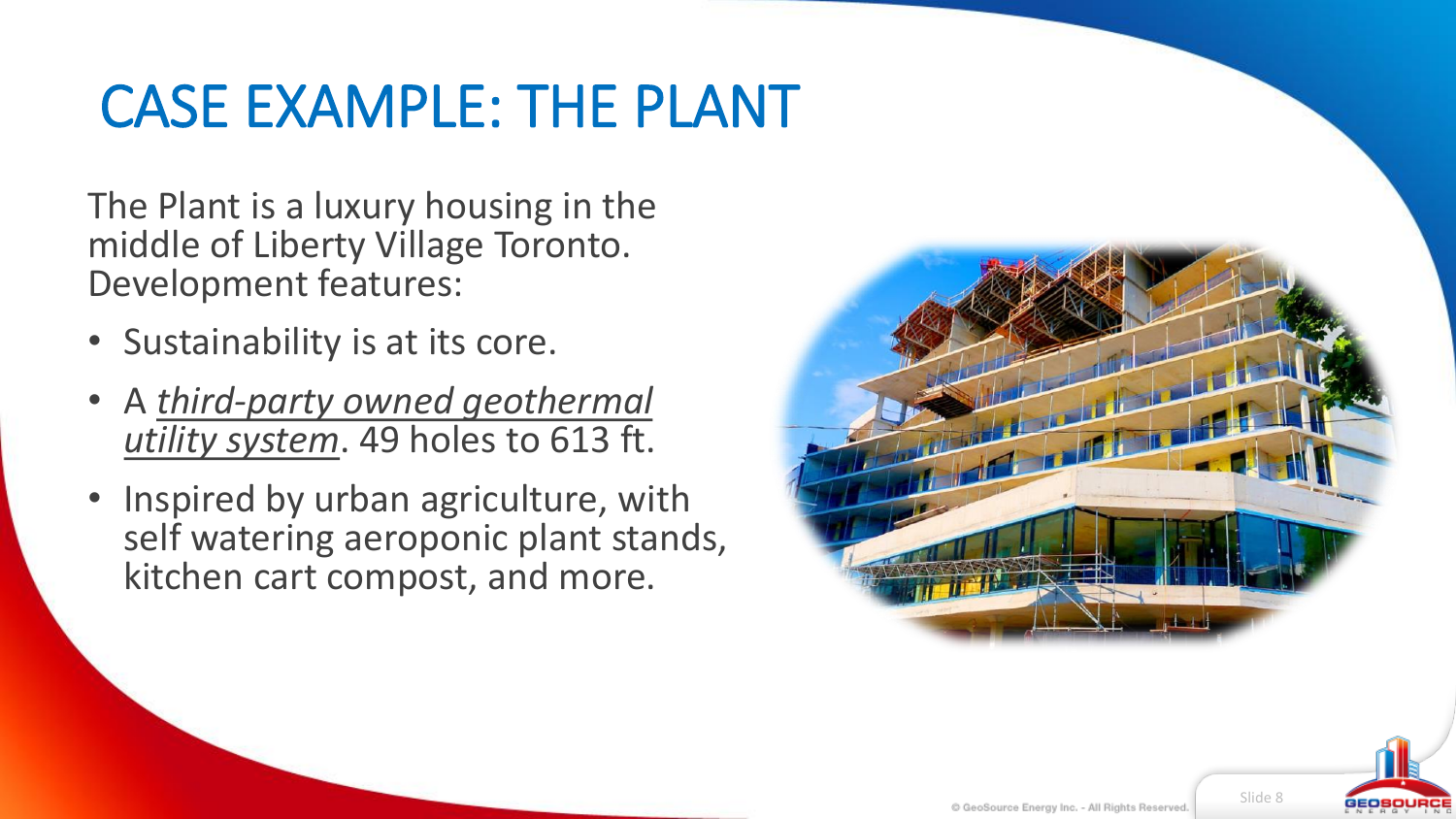## THE PLANT – SUCCESSES

This project's successes are:

- Geothermal HVAC system in operation, reducing up-to 90% of HVAC carbon emissions.
- About half a million in capital savings for the developer.
- No upfront capital cost to Tenants, with cost neutrality on day one.



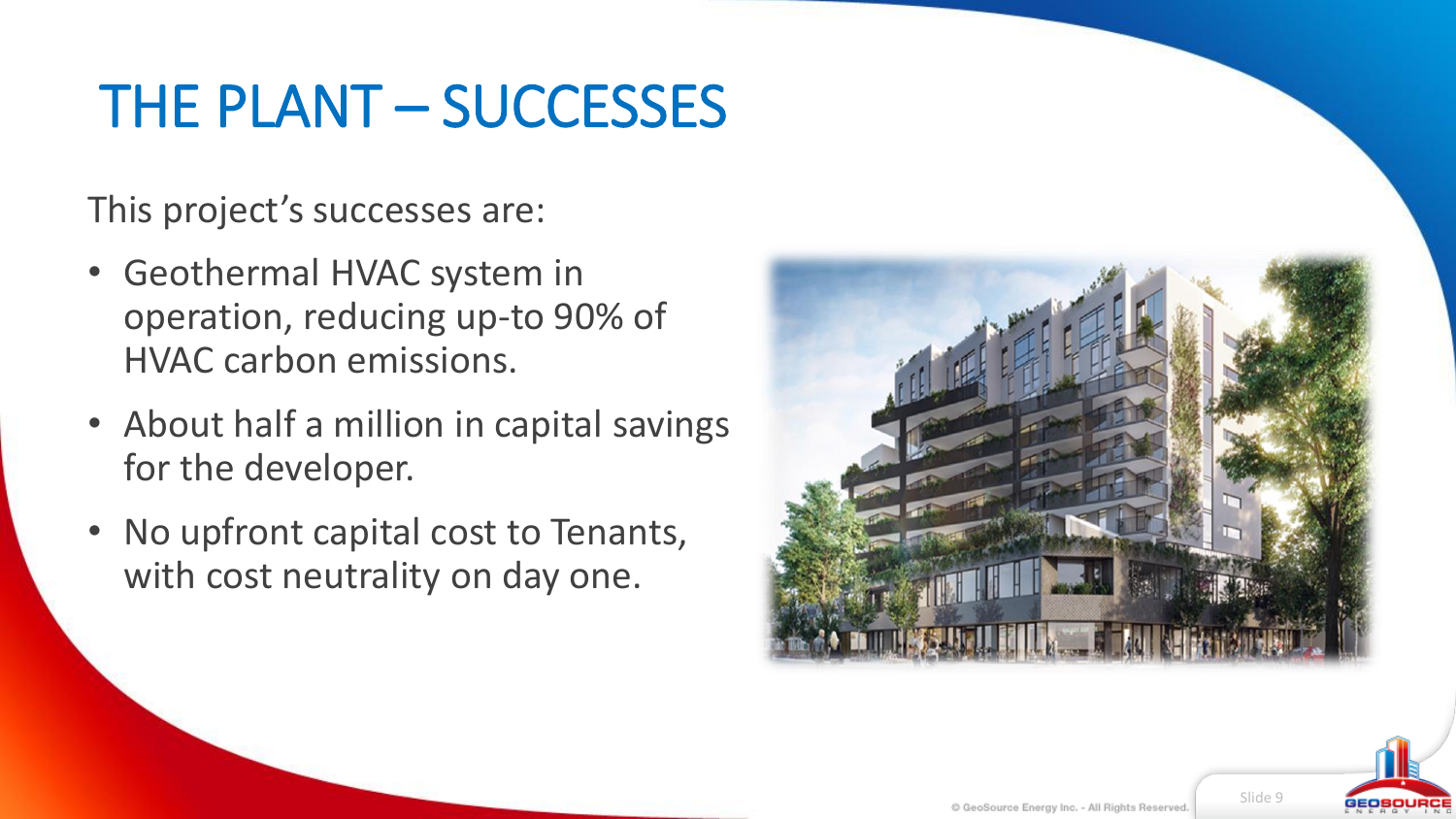#### WHAT THE GEOTHERMAL UTILITY OWNS



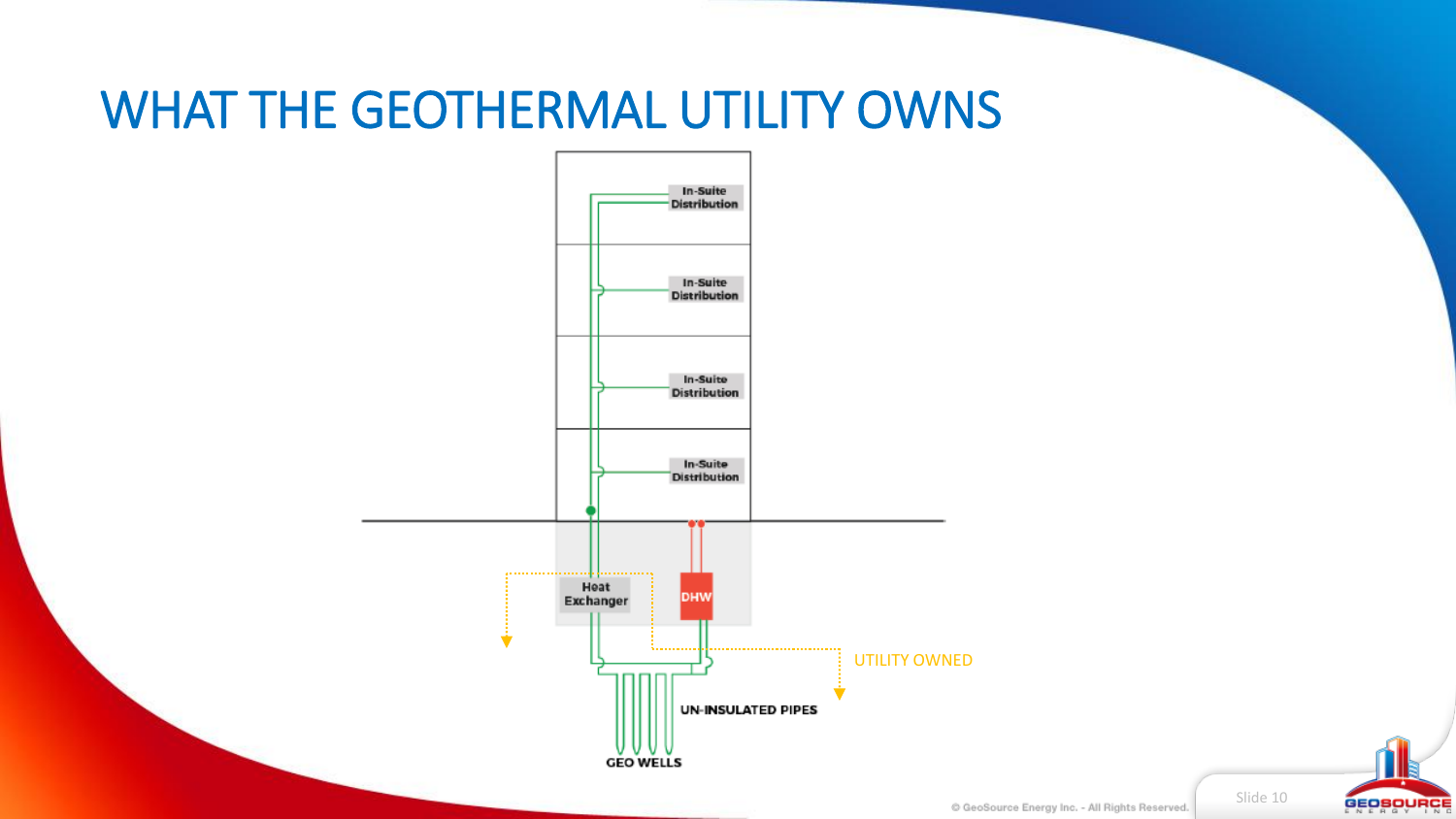#### VALUE TO DEVELOPER

The values are as follows:

- *Avoided Capital Cost & Penthouse Space*
- *Future Proofed & Sustainable*
- *Building Performance*

| <b>Itemized Incentives</b>      |  |  |
|---------------------------------|--|--|
| <b>Total Avoided Plant Cost</b> |  |  |
| <b>TGS Tier 2 Rebate</b>        |  |  |

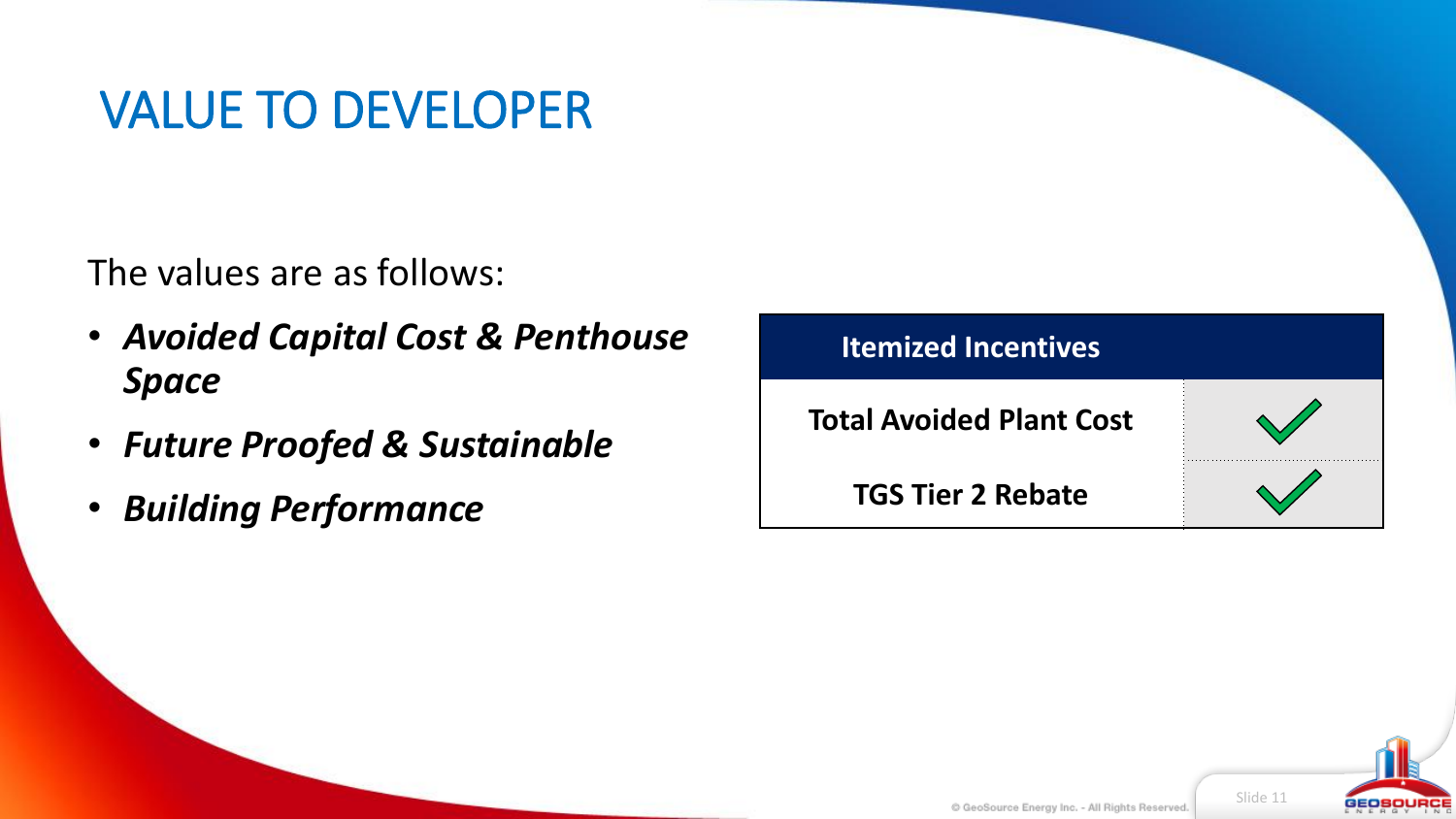#### VALUE TO TENANTS

The values are as follows:

- *Future Proofed & Sustainable*
- *Cost Stability & Reduced Risk Building Performance*
- *Partnered with Energy Experts*



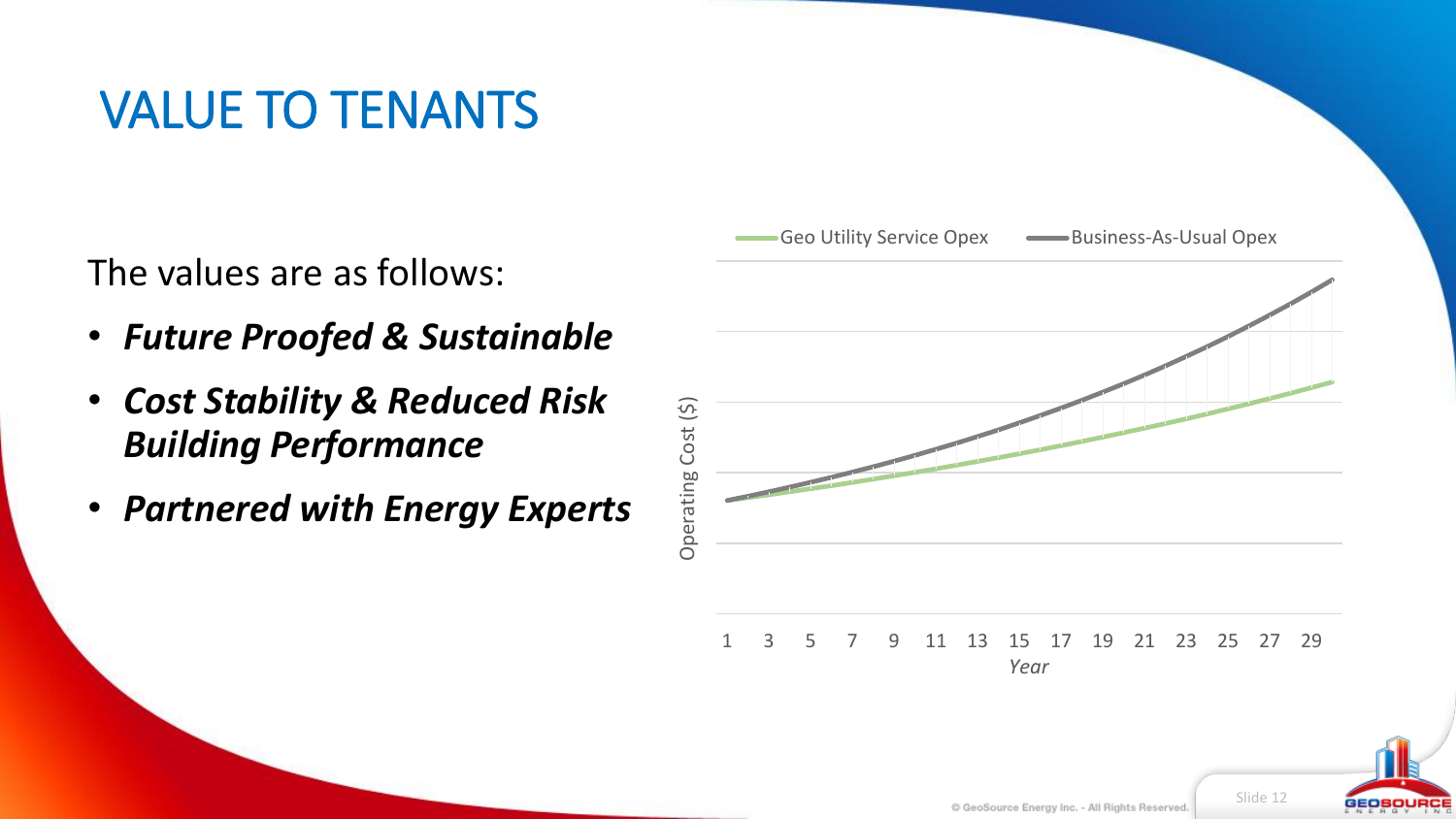#### UTILITY CONTRACT & RATES

Capacity contracts, fixed annual fee, fixed escalation, 30-year term.



# GEOSOURCI

Slide 13

#### C GeoSource Energy Inc. - All Rights Reserved.